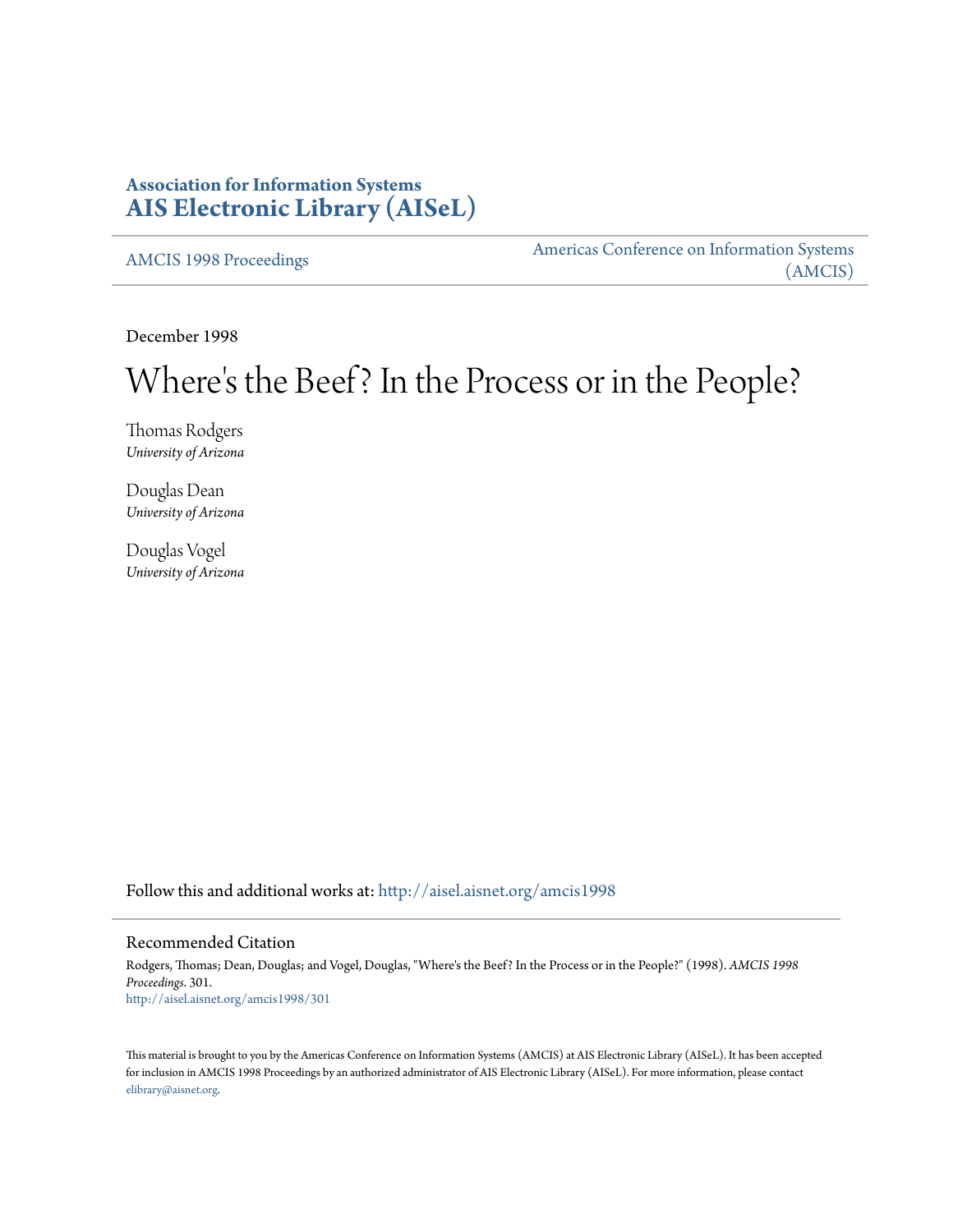# **Where's the Beef? In the Process or in the People?**

**Thomas Lee Rodgers Douglas Dean Douglas R. Vogel** University of Arizona

### **Abstract**

*Recent research suggests that as much as 50% of explained sources of variation in software code inspections relates to people related issues and less than 30% relates to inspection processes. This paper examines the impact of two feedback mechanisms (process maturity and inspector proficiency) on inspection processes. Results of a survey of thirty-one experienced software developers and some follow-up interviews are presented. Variations appear to exist within organizations at the process level even within a relatively mature development organization. Process maturity and inspector proficiency constructs are difficult to measure. The findings should extend to other formal technical reviews and provide insights into managing differentplace, different time inspections.*

#### **Background**

"Understanding the Sources of Variation in Software Inspections" is the topic of a research article by Porter, Siy, Mockus and Votta (Porter, 1998). They find that about 50% of variation in defect detection relate to input factors (reviewers, coders and code units) and very little variation relate to process related treatment factors (team size, type of session, and repair strategy). Other studies suggest process factors explain less than 30% of the variation in defect detection (Porter, 1997). Such studies suggest that the "real beef" is in people-related and not process-related factors.



feedback mechanisms during software inspections.

This research is based on the cause-and-effect model shown above (Rodgers, 1998). Although similar to that used by Porter, we theorized inclusion of feedback mechanisms. Similar to control mechanisms (such as speedometers or gauges) in state machines, feedback mechanisms are both cause and effect. Two examples are process maturity and inspector proficiency. Process maturity focuses on inspection team practices rather than overall organizational practices. Inspector proficiency focuses on individual abilities and motivations (coding, using support tools, and executing inspection strategies) to work effectively during an inspection. This paper focuses on measurement and use of

#### **Survey**

Thirty-one experienced software developers representing organizations with different organizational process maturity levels were surveyed regarding inspection process maturity and inspector proficiency. Survey participants represent eleven organizations that range from small software development teams to large international firms.

- 13 represent a single international hardware and software development firm with a reputation for mature processes.
- 6 represent small software development firms based in the United State and selling product in international markets.
- 4 represent European software development firms most of which have multinational development efforts.
- 8 were graduate students who also work for software development firms. 5 of the 8 are employees of a large international hardware and software development firm.

On average, those surveyed represent 12.6 years of software development experience working 12.2 years with their current employer. Individuals were asked to participate based on having software inspection experience. On average, they participated in 19.8 code reviews, 21.6 design reviews and 4.5 other formal technical reviews within the last twelve months. Out of 60 individuals asked to participate 31 responded (52% return rate). This rate was significantly higher for the 23 individuals that were directly asked to participate (with 18 responses and a 78% return rate). This compares to 37 individuals who were asked to participate by a Quality/Process Leader within a single large international firm (with 13 responses and a 35% return rate). Nevertheless, we believe that the individuals surveyed have significant relevant experience. Also, the survey purpose was to explore impacts of process maturity and inspector proficiency on the inspection process and not to validate constructs or generalize findings.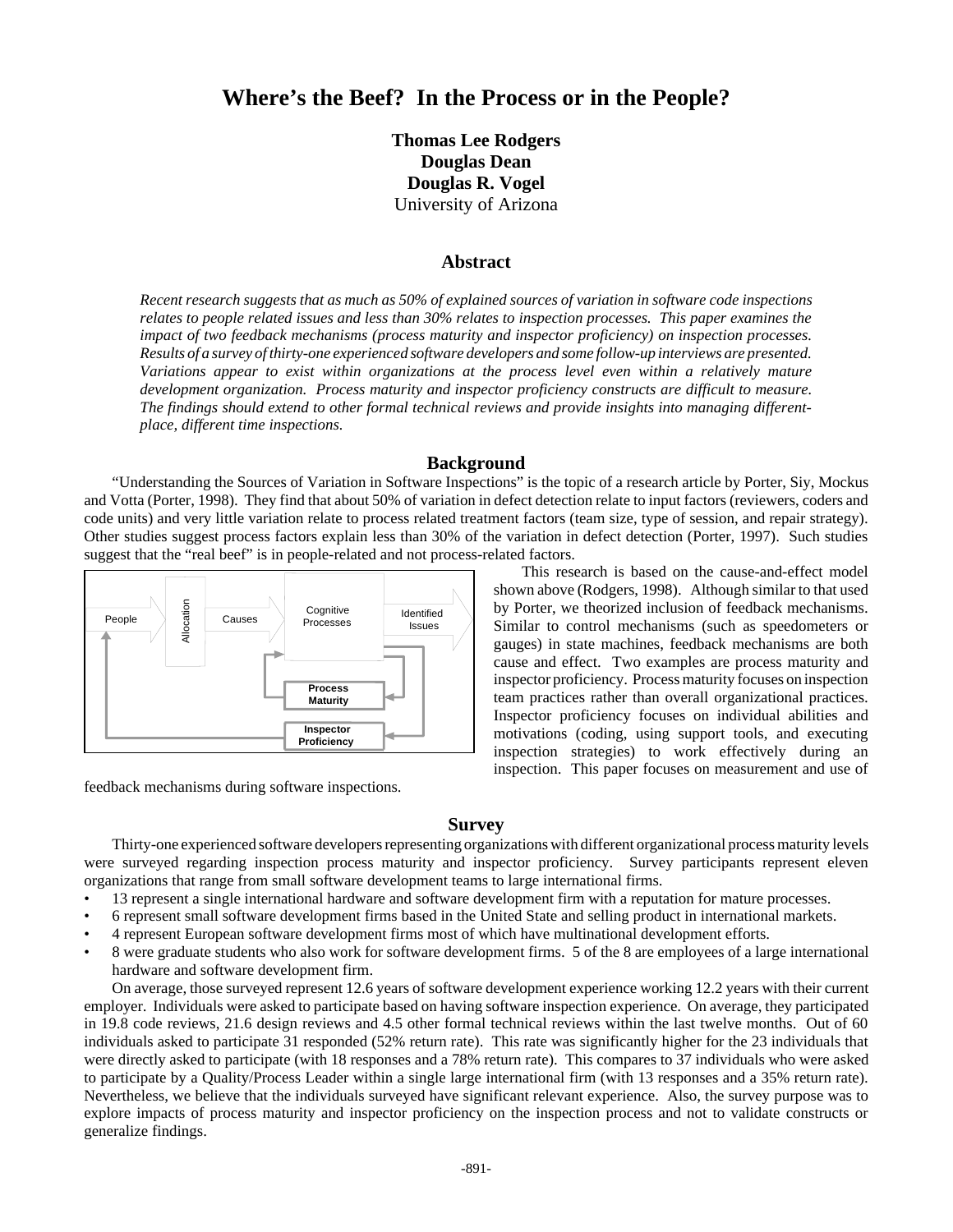# **Results**

The results support the importance and need for further research. Significant process variations exist within relatively mature development organizations. The 13 individuals from the same international firm stated that inspection practices for their last inspection process ranged the entire spectrum of process maturity (2 ad hoc, 1 repeatable, 4 defined, 3 managed, and 3 optimized). Interestingly, the organizational process maturity is considered well managed (at CMM level 4). Also interesting is that the volume reviewed was essentially bipolar with 6 reporting that they last inspected less than 50 lines of code or 5 pages and the other 7 reporting that they inspected over 4,000 lines of code or 25 pages. Only 3 had expectations about the number of major issues to be found and only 5 reported the actual number of issues uncovered. Only one reported a significant number of issues uncovered (141 total issues of which 54 were major and 25 majors were anticipated based on 5,000 lines of code).

Of all survey responses, the majority expected to find general defects (29 of 31) and specific types of defects (19 of 31). Other inspection expectations included requirement assurance, product usability, and verification of known defect fix. Similar to the findings reported for the single firm, last inspection processes ranged the entire spectrum of process maturity (6 ad hoc, 9 repeatable, 9 defined, 3 managed, and 4 optimized). For most, inspectors can from the same project (20 of 31) and the same development team (22 of 31). Methods for assigning inspector roles varied widely (8 informally, 14 were assigned the same tasks, 8 were assigned different main responsibilities, 2 involved only one inspector, and 1 used a checklist). For most written standards and guidelines exist (17 of 31); however the formality of the process definition was subject to wide variations (10 informally defined, 11 written processes, 8 provided with defect codes and type classification, 14 checklists, 1 script, and 2 scenarios). For most they worked with individual inspection members on similar reviews numerous times previously (28 of 31 with 7 reporting an average of 2.4 times during the last twelve months).

Inspector proficiency is more difficult to measure and many surveyed expressed concerns about recording or deriving prior individual performance. The following table summarizes assessments about whether inspector proficiency can or should be assessed formally, informally, or not at all. Surveyors were asked to use a 7 point Likert scale (where 1=no importance, 3=some importance, 5=important, and 7=extremely important and expected). The responses are ranked from most important down to least important.

## **Discussion**

We now turn to a discussion of issues based primarily on survey participant responses.

**Construct measurement** is difficult. We assumed that workgroup processes can be classified similar to the capability maturity model framework which focuses on organization level process practices (Humphrey, 1989). As previously stated participants within relatively mature organizations perceived wide variations in inspection process maturity. It was suggested that the classification wording might imply "goodness" of personal practices.

| Average | <b>Standard</b>  |
|---------|------------------|
| Kank    | <b>Deviation</b> |

In order to be a proficient inspector, how important are the following?

| programming language<br>proficiency (for code<br>inspections) | 6.1 | 1.0 |
|---------------------------------------------------------------|-----|-----|
| cognitive ability to find<br>defects                          | 5.9 | 1.0 |
| experience as an inspector                                    | 5.3 | 1.5 |
| development environment<br>proficiency                        | 5.2 | 1.4 |
| experience as an author<br>being reviewed                     | 4.1 | 17  |

Assuming the following information can be record or derived about prior individual performance, how acceptable is it to use the following information to select and assign inspectors to an inspection team?

| experience (number of<br>prior inspections)                       | 5.0 | 1.4 |
|-------------------------------------------------------------------|-----|-----|
| efficiency (percent of<br>defects found per defects<br>suggested) | 4.5 | 2.2 |
| experience (pages or lines<br>of code inspected)                  | 3.9 | 1.5 |
| review rate (pages/lines of<br>code reviewed per hour)            | 3.7 | 1.9 |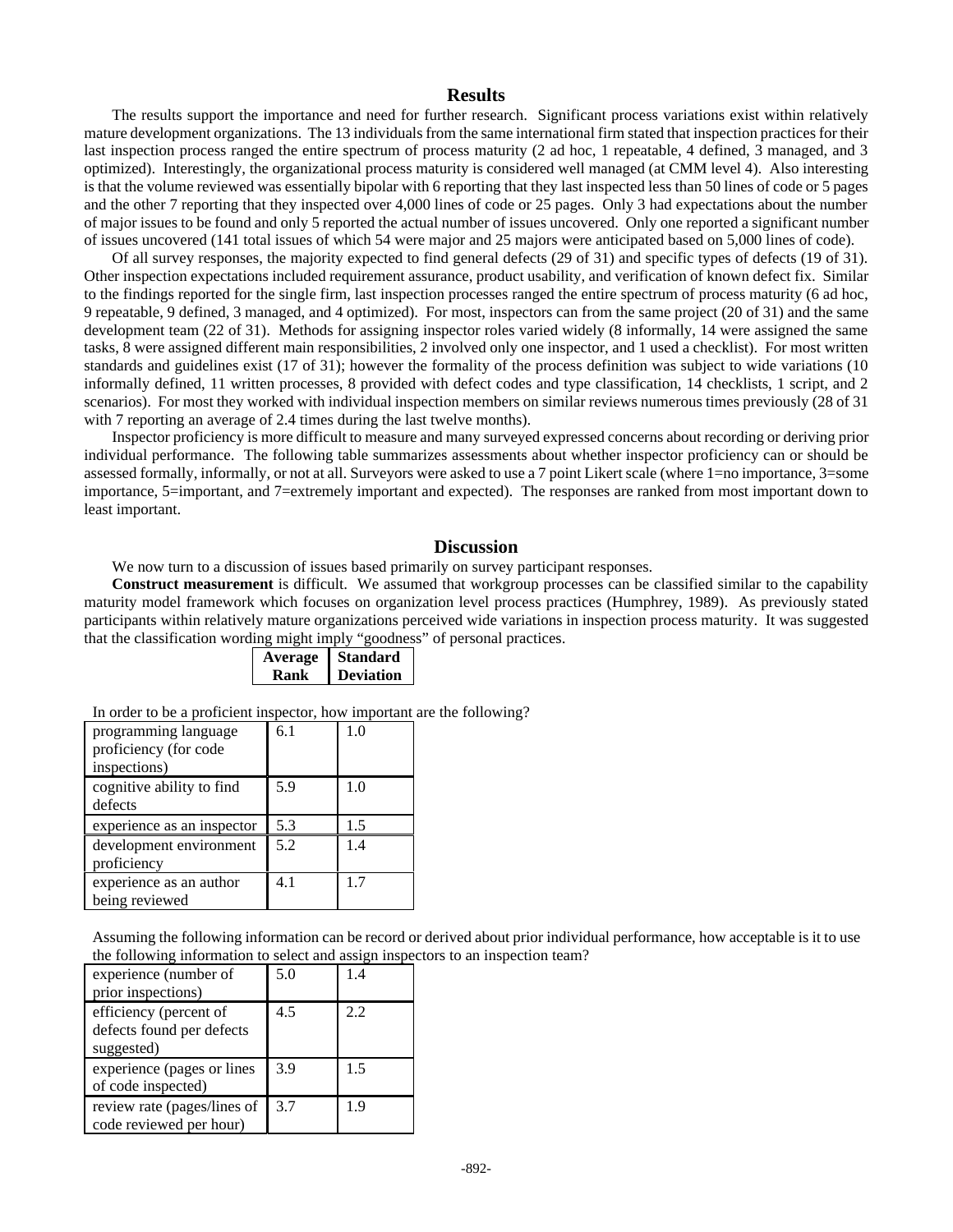| productivity (number of<br>defects per page/lines of<br>code) | 3.7 | 2.1 |
|---------------------------------------------------------------|-----|-----|
| productivity (defects<br>found per preparation<br>hour        | 3.6 | 1.9 |
| productivity (defects<br>found per meeting hour)              | 3.5 | 19  |

Assuming the following information can be recorded or derived about prior individual performance, how acceptable is it to use the following information to select and assign inspectors to an inspection team?

| experience with<br>programming language            | 5.5 | 14  |
|----------------------------------------------------|-----|-----|
| experience as an inspector                         | 5.1 | 1.5 |
| productivity as a person<br>who can find defects   | 5.1 | 1.9 |
| efficiency as a finder of<br>defects               | 5.0 | 1.8 |
| experience with the<br>development environment     | 4.9 | 1.8 |
| review rate as a through<br>and detailed inspector | 4.3 | 2.0 |
| experience as an author of<br>reviewed materials   | 4.0 | 1.7 |

and is difficult to assess. Inspector proficiency is even more difficult to measure and potentially subject to measurement dysfunction (Austin, 1996) and illustrated in the following participant quotes. "Yes, although this is difficult to quantify" "People will be less open about the inspections and their results." "People will not log if they think management will base performance evaluation of author on the results." "Counting is ridiculous especially if you have to justify what you find is over or under an expected amount."

**Team ownership** of the inspection process should be considered. "Our goal is to find defects ourselves as a development team, not to create professional super-inspectors. Every member should inspect once in a while." "The team typically knows who are the good inspectors. The data about it should be owned by the individual or the team."

**Perceptions are preferred over recordings** of individual performance. "If you can record the original error maker, you can record who can find the error." But recording "can hurt a person's privacy" "Sure, if I know that they are not checking details, I probably won't use them." "It is valuable information for performance evaluation. But I don't think it needs to be a formal process to record. A close working relationship among the team members would yield better information." "Don't waste time doing recording"

**Problem-solving skills** are important. "Are they good engineers?" Inspectors need to have a "knack" and "see to the heart of the problem." "At least one person who can find defects is a must to make the review worthwhile." "Only certain people can be considered good reviewers, or can learn to be good reviewers."

**Inspection review rates** were given little importance. "You want people who spend time and find problems." However, inspection expert, Tom Gilb states, "check at your organization's optimum rates to find major defects. This is the big one!" (Gilb, 1998) Apparently, this is also a major issue many inspectors either do not know or have forgotten the important.

**Workload and project commitment** is important. "We barely have time for reviews, much less all the formalization." "Our environment is changing given shortened time-to-market constraints. We need to tailor processes to fit the life cycle." "Don't include a person that is not motivated to participate." Do not "increase overhead." "Inspection is not a popular pastime. Many of us find it drudgery even though it is of critical importance to quality. People may decide to find fewer defects if they know the more they find, the more review time they must spend."

**Training** needs must be considered. "Others ought to be included to improve their skills." "Other members can be in training." "Everybody needs to be in the game."

**Process versus people** needs to be explored further. "People are more important; however you are given limited resources and you must mange the process." "The process is more important than the people. Don't blame the persons but the process." "The amount of defects that can be found is also dependent on the author."

## **Future Research**

Factor analysis was conducted based on the survey and yields additional insight. The results are the subject of a future paper. The survey is a part of an on-going research stream dedicated to developing a better understanding of process feedback